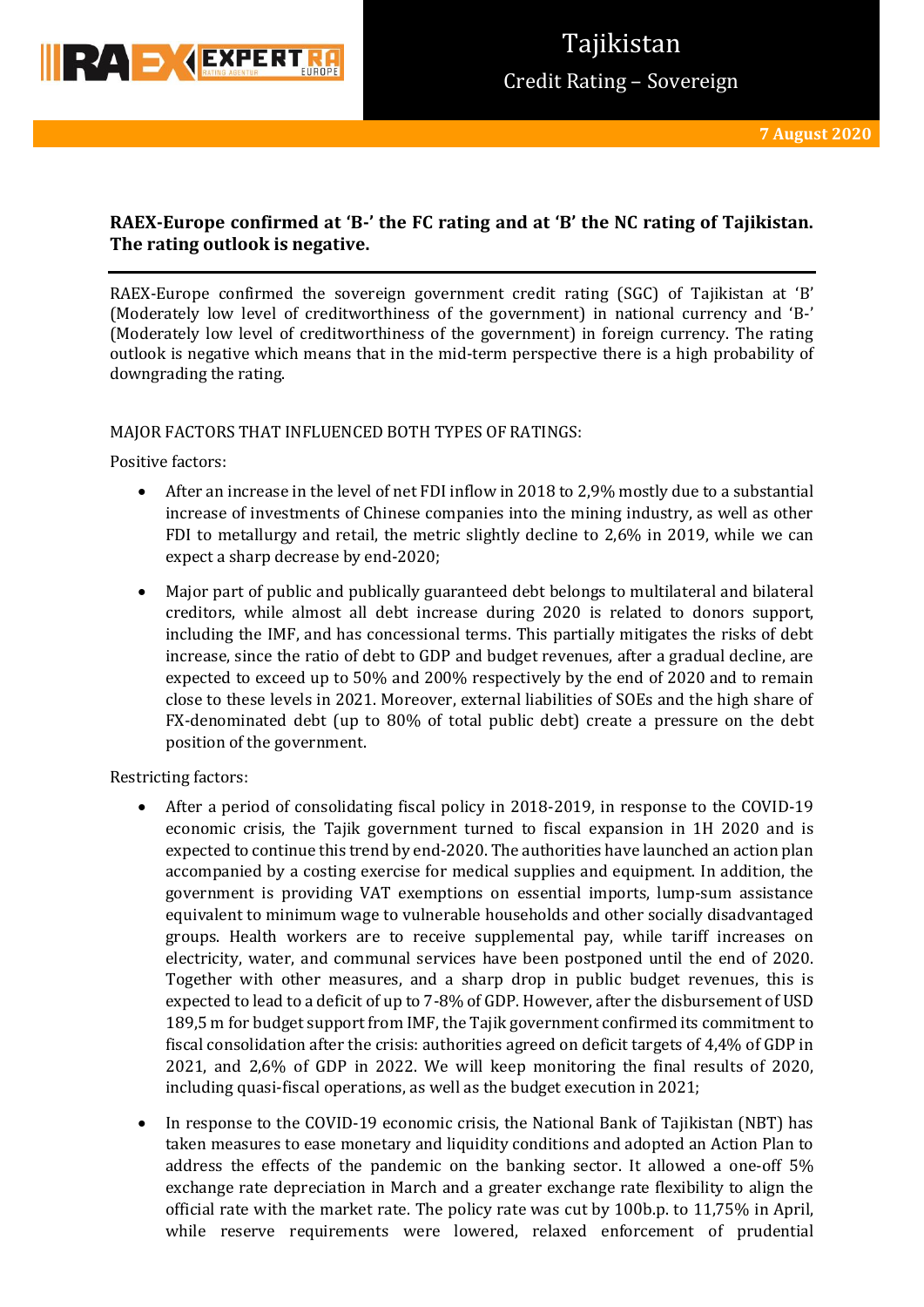

requirements and provided foreign exchange liquidity. Although these measures are considered as an adequate response to the economic turbulence, in our view the effectiveness of the monetary policy remains limited by still high levels of financial dollarization, the poor stance of the banking system, undeveloped local capital markets, as well as low independency of NBT;

- Inflation in Tajikistan remains very volatile. After reaching 5,4% in 2018, it jumped again up to 8% by end-2019 and reached 10,6% y-o-y in April 2020 on the back of sharp devaluation of TJS. We expect the metric to be volatile during 2H 2020, but to be close to the upper bound of the NBT's target of  $6\%$  (+/- 2p.p.) by end 2020;
- The overall deficit of public finances in the IMF definition (which includes public infrastructure projects) is expected to reach 2,1% of GDP by end-2019 as compared to 2,8% a year ago. However, due to a sharp decrease of budget revenues and the abovementioned fiscal stimulus, we expect the budget deficit to be in the range of 7-8% by end 2020;
- Before the COVID-19 economic crisis, Tajikistan's economic growth was one of the highest in the region with a metric of 7,3% in 2018 and 7,5% in 2019 respectively. However, the global crisis affected the country's economy and we expect an overall contraction up to 2% y-o-y in 2020.

Negative factors:

- The economy remains underdeveloped and inefficient, as evidenced by the WEF competitiveness index in 2019 – 52,4 (104<sup>th</sup> place out of 141 countries), persistently high trade deficit and subdued level of GDP per capita in PPP, which is expected to have stood at USD 3,6 th as of the end of 2019, the lowest level among the non-oil regional peers1;
- Contingent liabilities remain substantial arising from the high level of indebtedness of unprofitable SOEs, especially in the energy sector, while problems with two large systemically important banks (Agroinvestbank and Tochiksodirotbank) remain in place. These institutions have debts to the state in the amount of about TIS 4 bn altogether (around 20% of budget revenues or 5% of GDP). Moreover, the COVID-19 economic crisis can lead to further deterioration of the financial stance of local banks and SOEs;
- The development of the financial system remains subdued as we estimate banks' assets and domestic credit to GDP ratios to have stayed at 28,4% and 15,8% as of end-2019 respectively, as well as absence of listed shares currently traded on the national Central Asia Stock Exchange (Dushanbe);
- The banking system remains very weak with a high share of state-owned banks, low level of trust to banking system from population and the presence of large troubled institutions. The ratio of NPLs to total loans, as of end 2Q 2020 was up to 31% of total loans<sup>2</sup>. However, the level of NPLs according to the internationally recognized definition may be lower than the disclosed metrics. On the other hand, the banking sector' profitability remains positive despite the current economic turbulence. As of end 2Q 2020, ROE and ROA amounted to 7,0% and 1,9%, respectively, while capitalization in the system remains adequate as the capital adequacy ratio was as high as 19,7%;
- Institutional development and transparency of the government policy in Tajikistan is quite low, as shown by the assessment of international organizations. The Corruption

**<sup>.</sup>** <sup>1</sup> Central Asia and Caucasus non-oil peers: Armenia, Georgia, Republic of Kyrgyzstan and Uzbekistan.

<sup>&</sup>lt;sup>2</sup> The figure refers to the local definition of NPLs, which include customer and interbank loans with overdue payments of more than 30 days, instead of the generally accepted number of 90 days.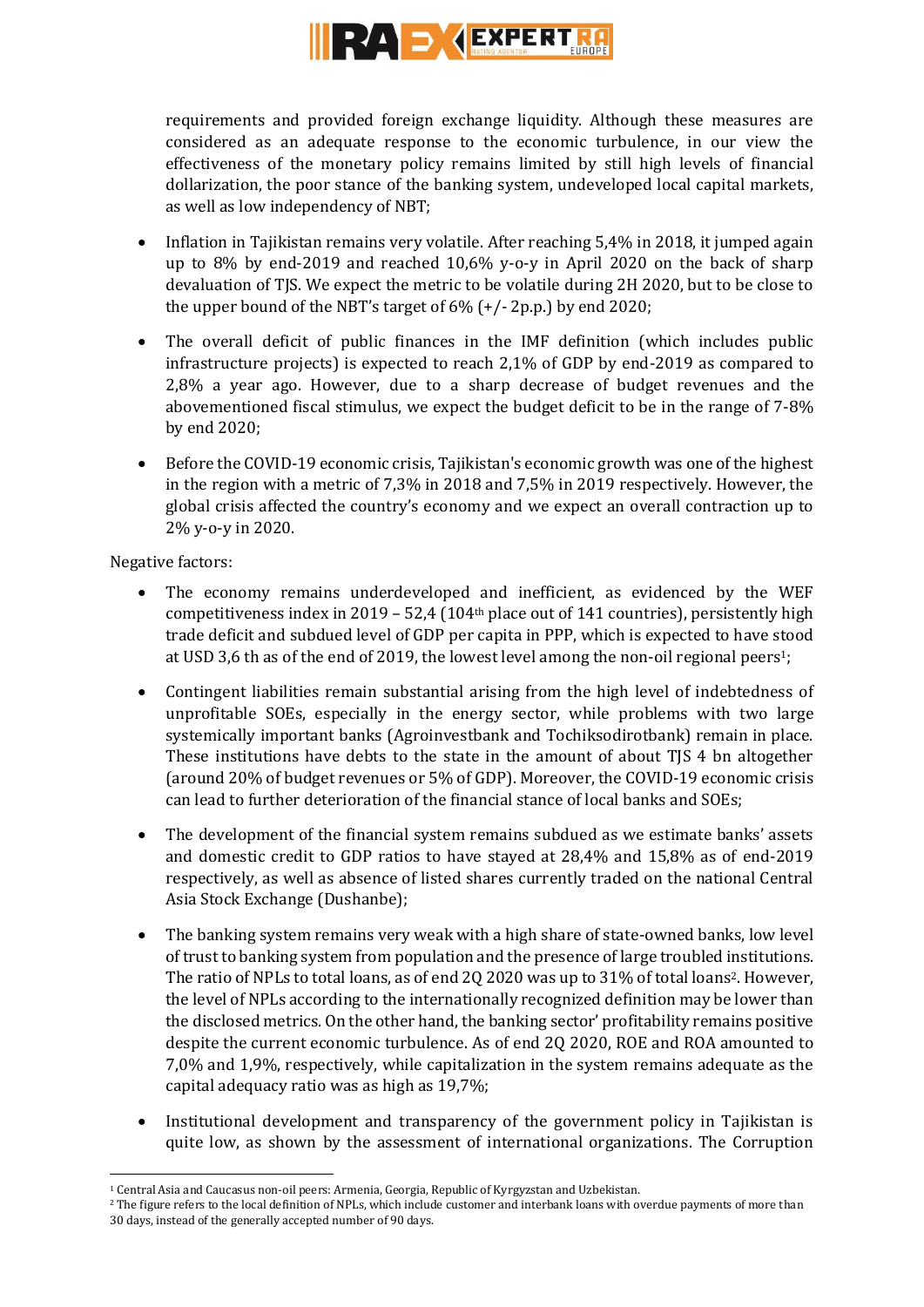

Perception Index stood at 25 (153rd place out of 198 countries) in 2019, while inequality adjusted HDI indexes was  $0.57$  in 2018. Moreover, the country occupied only the  $106$ <sup>th</sup> position out of 190 countries in the Doing Business 2019 report published by the World Bank;

- According to ILO methodology, unemployment is estimated at 11% in 2019. This metric is heavily exposed to the conditions of the largest economies in the region, such as Russia and Kazakhstan, where a significant part of the Tajik labor force works. Due to the high level of labor migration to Russia, the employment and income of the population and, accordingly, the volume of remittances, largely depends on the state of the Russian economy;
- The spread for the 10Y USD-denominated Tajikistan government bond with maturity in 2027 (7-year remaining maturity) and 7Y U.S. Treasury bonds is currently around 9p.p., showing the negative investors' perceptions regarding sovereign risks.

Stress factors:

 Despite positive dynamics over the last two years, financial dollarization remains high with the share of FX-loans and deposits at 49,3% and 47,9%, respectively by June 2020 (very weak stress-factor)

Currency risks:

- The FX-currency market remains managed by the NBT, which constrains access to hard currency and indirectly limits imports. This leads to the presence of an informal market of FX-currency, especially taking into account the size of remittances inflow which accounted for almost 30% of GDP according to World Bank data;
- The current account deficit reached 2,3% in 2019 and is expected to widen up to 7,8% by end-2020, high dependence on imports persists with a ratio of imports to GDP of 42,7% in 2019, while exports and remittances were weak. Nevertheless, international reserves stabilized at the level of USD 1,5 bn, which covers around 5 months of imports and 50% of external public debt;
- Very low level of exports to GDP at around 15,6% in 2019;
- Exposure to currency risks of public debt servicing remains high, as about 80% of debt is denominated in foreign currency. However, these risks are partly mitigated by a high share of concessional debt.

## SENSITIVITY ASSESSMENT:

The following developments could lead to an upgrade:

- Faster and stronger than expected recovery of the global economy, as well the as main trade partners, including Russia, which can lead to an improvement of the external position of Tajikistan;
- Significant development of the financial market and improvement of the banking system: growth of assets and loans to the economy, reduction of NPLs, decrease of financial dollarization and realization of agreements with investors regarding troubled banks;
- Consistent further improvement of the monetary policy and the transmission efficiency, as well as liberalization of the exchange rate regime.

The following developments could lead to a downgrade:

 Continued lock-down measures in the country and longer period of turbulence in the global economy, including a second wave of COVID-19 pandemic, which would lead to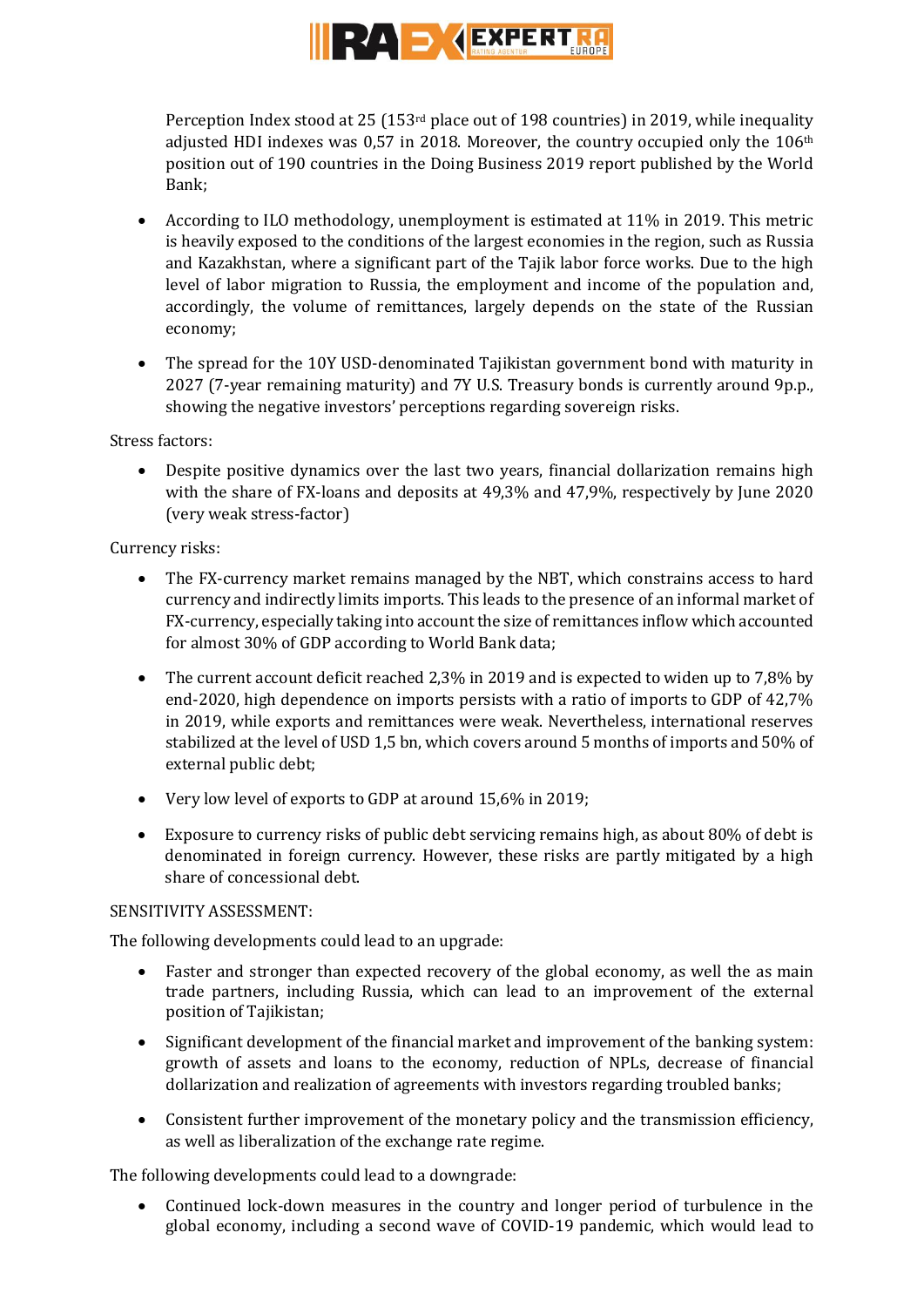

further deterioration of the external position, as well as a deeper contraction of local economy;

- Significant expansion of budget expenditures in order to smooth the negative effects from the COVID-19 pandemic and to finalize infrastructure projects in the energy sector, which will create risks of government debt growth;
- Further hikes in inflation and dollarization levels due to external shocks.

## ESG Disclosure:

Inherent factors

 Quality of fiscal policy; quality of monetary policy; natural resources; natural and climatic threats; environmental threats; Level of corruption, CPI; Government Effectiveness Index; quality of the business environment; position in Doing Business Ranking; level of investment in human capital, adjusted for inequality; Rule of Law Index; transparency of government policymaking Index; level of information transparency of the government; Political Stability and Absence of Violence/Terrorism Index; natural disasters, constant exposure to difficult natural conditions.

Drivers of change factors

 Due to the global climate change the distortions in the usual ice and water accumulation were recorder during the autumn 2019 – winter 2020. This led to the lack of water in the lakes, used as a sources for the Rogun HPP. As a result, in July 2020 the break in the electricity export from Tajikistan to neighboring countries was observed. Due to the fact that Rogun HPP is the strategically important project for Tajikistan in terms of export diversification and improvement of the external position, potential distortions in water accumulating in the future can lead to deterioration of already weak country's external position. Thus, the factor in our sovereign methodology which could be directly affected by this is *Level and dynamics of production* and *current account balance and export to GDP*.

"The Agency has confirmed Tajikistan's ratings at 'B-' in FC and 'B' in LC with a negative outlook. The confirmation of the ratings is based on the mitigation of the debt repayment risks in the shortand mid-run perspective due to significant financial support from international financial organizations on concessional terms.

In the long-term perspective, the ratings and the outlook reflect deterioration of the debt and fiscal position of the government on the back of the COVID-19 crisis, low level of welfare and high unemployment, subdued and undeveloped financial system, as well as the lingering risk of materialization of contingent liabilities.

In addition, the external position of the government remains very fragile with a high share of FXdenominated debt, dependence on imports and remittances, low level of export to GDP, and elevated dollarization of the financial system." - Clarified Vladimir Gorchakov, Associate Director of RAEX-Europe.

Research report on Tajikistan is available at:

[https://raexpert.eu/reports/Research\\_report\\_Tajikistan\\_07.08.2020.pdf](https://raexpert.eu/reports/Research_report_Tajikistan_07.08.2020.pdf)

Next scheduled rating publication: TBD in December 2020. The full sovereign rating calendar can be found at [Sovereign Rating Calendar 2020](https://raexpert.eu/sovereign/#conf-tab-5)

For further information contact: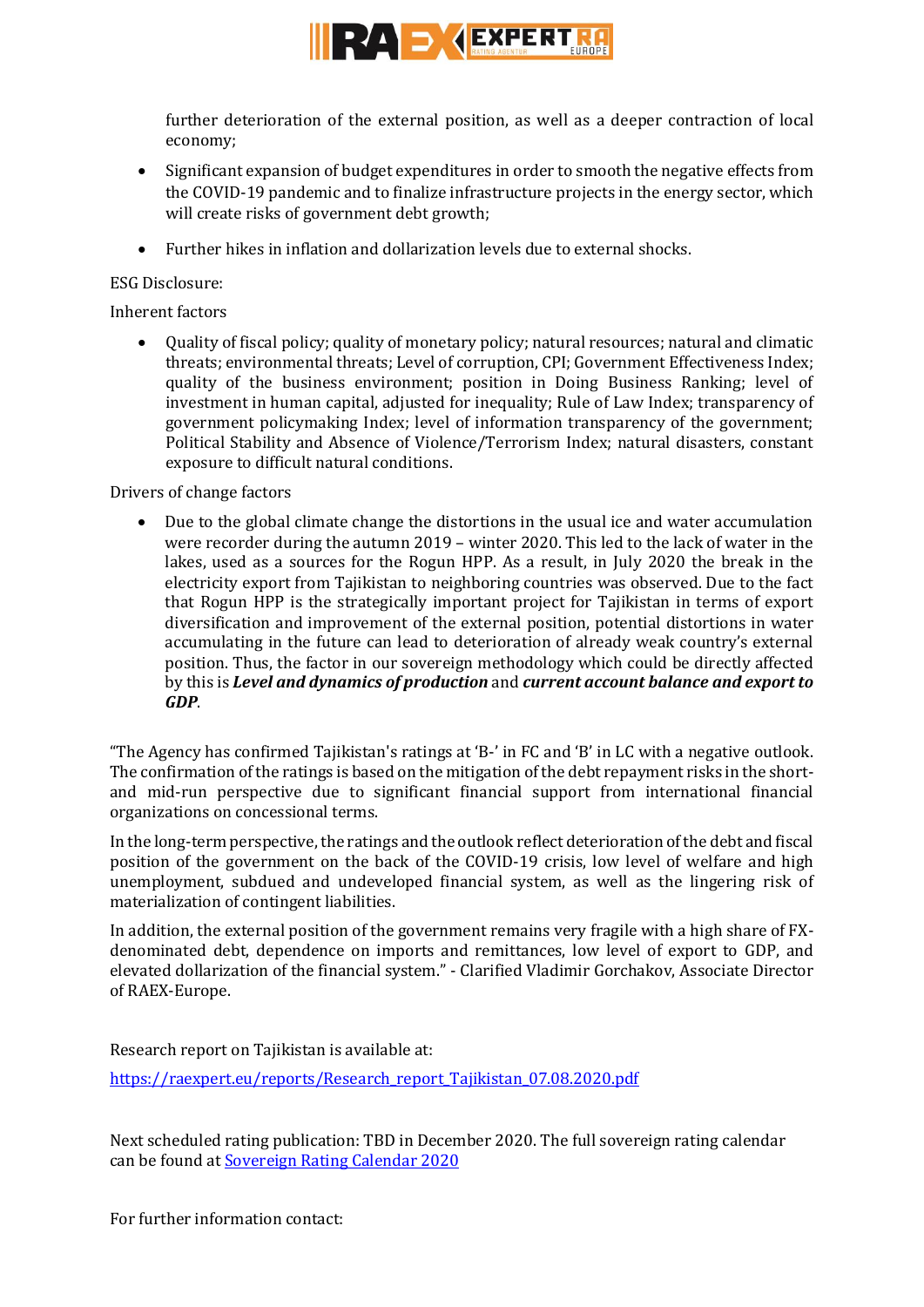

Responsible expert: Vladimir Gorchakov, Associate Director of RAEX-Europe +49 (69) 3085-45-00, 1211 [gorchakov@raexpert.eu](mailto:gorchakov@raexpert.eu)

Reviewer: Hector Alvarez, Associate Director of RAEX-Europe +49 (69) 3085-45-00, 1213 [alvarez@raexpert.eu](mailto:alvarez@raexpert.eu)

### **Rating-Agentur Expert RA GmbH (RAEX-Europe)**

Walter-Kolb-Strasse 9-11, 60594 Frankfurt am Main, Germany +49 (69) 3085-45-00 E-mail[: info@raexpert.eu](mailto:info@raexpert.eu) [www.raexpert.eu](http://raexpert.eu/)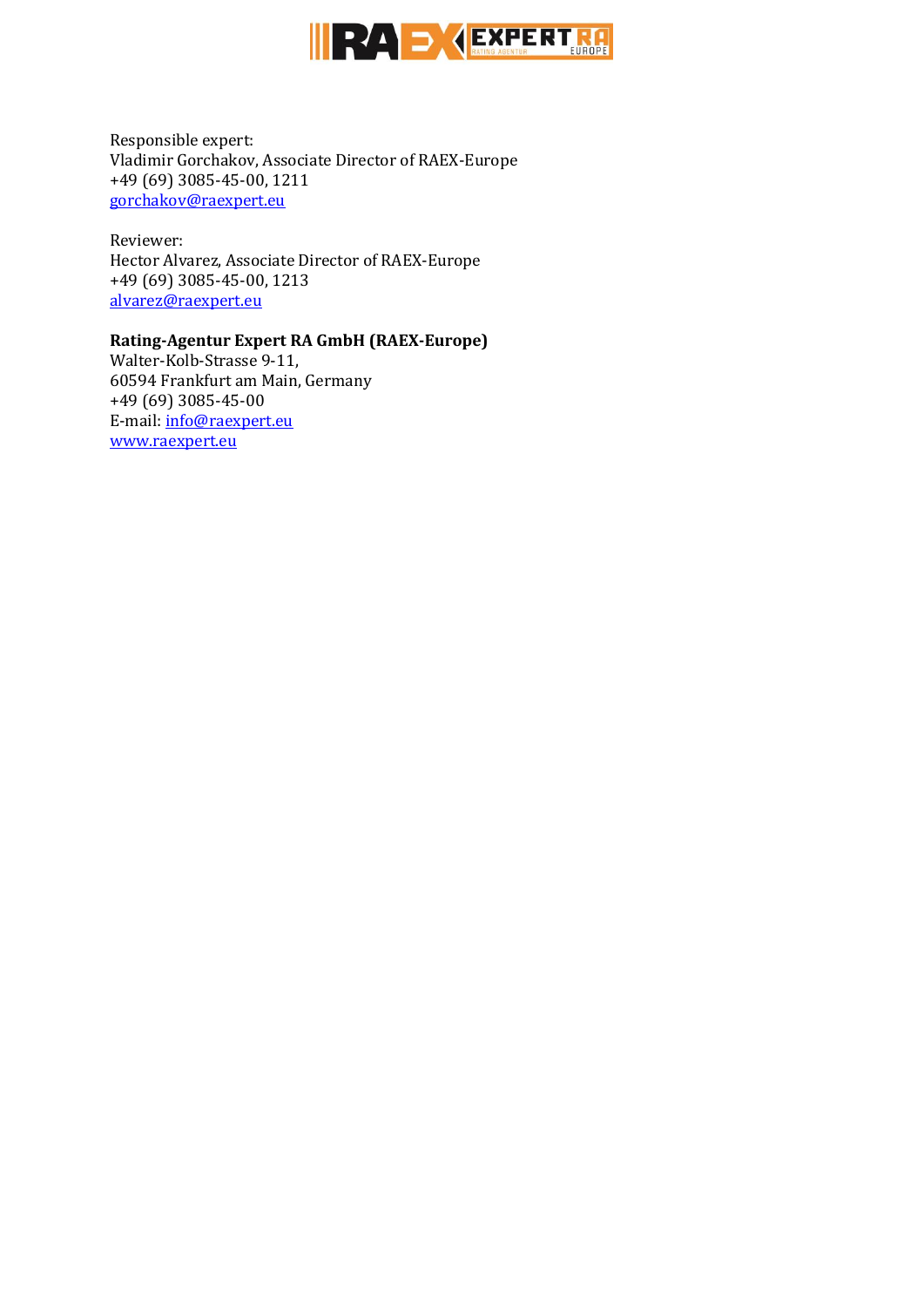

# RATING HISTORY:

| <b>Date</b> | <b>Review reason</b>                                                 | <b>SGC</b>                  |                     | <b>Outlook</b>              |                     |
|-------------|----------------------------------------------------------------------|-----------------------------|---------------------|-----------------------------|---------------------|
|             |                                                                      | <b>National</b><br>currency | Foreign<br>currency | <b>National</b><br>currency | Foreign<br>currency |
| 07.02.2020  | Scheduled<br>revision of both<br>types of ratings<br>for the country | B                           | B-                  | Negative                    | Negative            |
| 09.08.2019  | Scheduled<br>revision of both<br>types of ratings<br>for the country | B                           | $B -$               | Negative                    | Negative            |
| 10.05.2019  | First assignment<br>of both types of<br>ratings                      | B                           | $B -$               | Developing                  | Developing          |